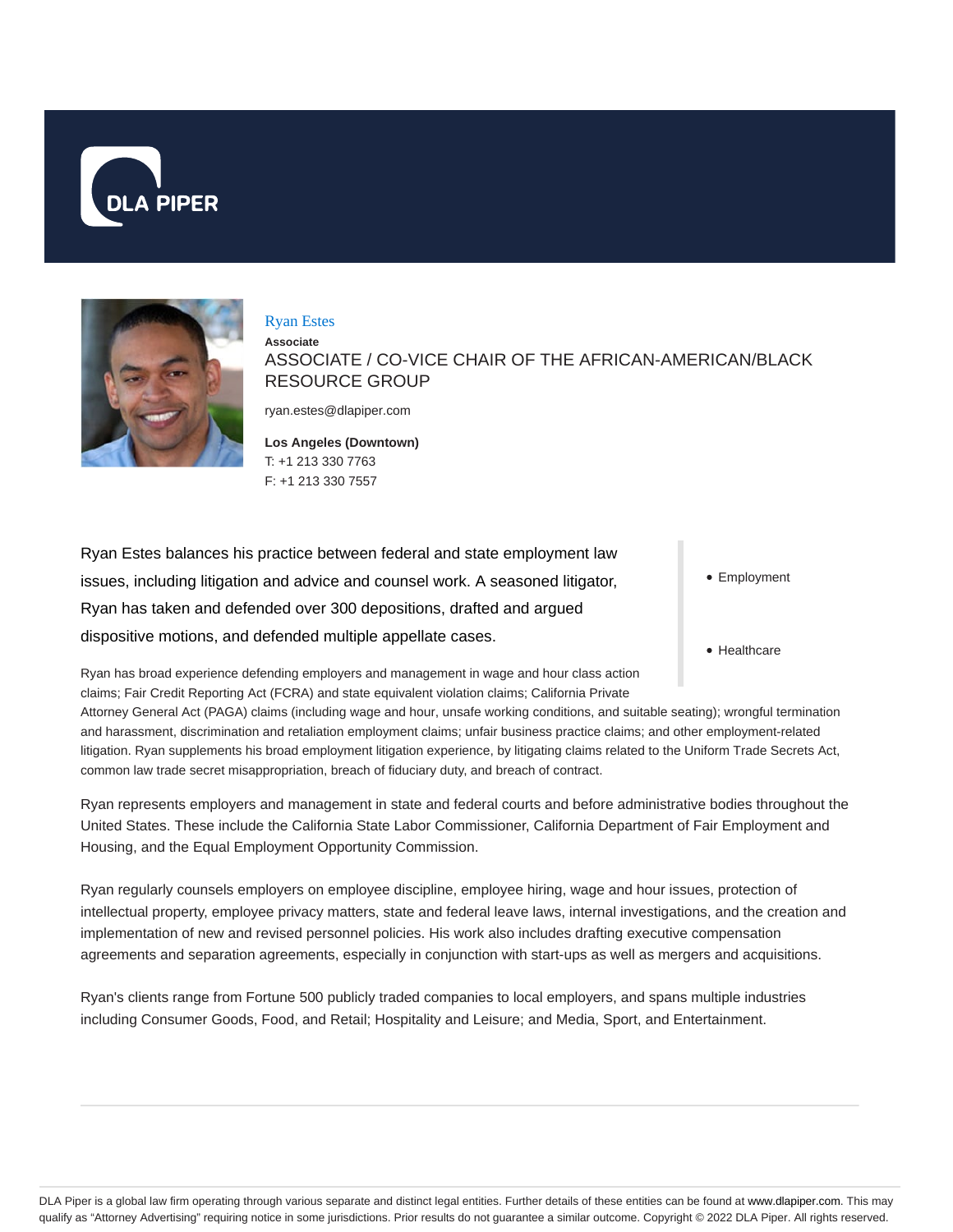# **Admissions**

California

## Clerk Experience

Ryan externed for the United States Bankruptcy Court, Central District of California for the Honorable Ernest M. Robles where he gained extensive experience in the law and motion review.

## Prior Experience

Ryan previously worked at one of the largest domestic employment law firms in the United States.

#### **Recognitions**

- Los Angeles County Bar Association/Counsel for Justice Outstanding Service Award, 2020
- Super Lawyers, Southern California Rising Star, 2016, 2017, 2018, 2022
- USC Law Shattuck Award: High Potential for Outstanding Service to the Legal Profession, 2013
- USC Order of Areté: Significant Depth and Scope of Responsibility in a Leadership Role, 2013

### **Education**

- B.A., University of California, Santa Cruz 2009
- J.D./MBA, University of Southern California 2013

### **Memberships**

- Los Angeles County Bar Association/Counsel for Justice, Veteran Legal Services Project, Volunteer
- National Bar Association, Diversity and Outreach Pipeline Task Force Committee Member
- Legal Services Corporation Veterans Task Force, Legal Issues Committee Member
- John M. Langston Bar Association, Member
- American Bar Association, Member
- University of Southern California Gould School of Law Class Reunion Fundraising Committee, Member
- University of Southern California Gould School of Law Black Law Student Association, Mentor

#### INSIGHTS

### **Events**

- Panelist, National Training Diversity & Inclusion Welcome, June 15, 2022
- Panelist, USC Gould's Virtual Meet the Firm Night, USC Gould School of Law, June 8, 2022
- Panelist, Big Law 101: Thriving in a Demanding Environment, NBLSA Convention, March 18, 2022
- Panelist, 2022 Black History Month Webinar, February 24, 2022
- Panelist, Alumni Panel, USC Gould School of Law, February 18, 2022
- Panelist, Harvard West Coast Club 1L Event, February 2022
- Moderator, John M. Langston Bar Association Panel, February 2017

#### **NEWS**

DLA Piper is a global law firm operating through various separate and distinct legal entities. Further details of these entities can be found at www.dlapiper.com. This may qualify as "Attorney Advertising" requiring notice in some jurisdictions. Prior results do not guarantee a similar outcome. Copyright © 2022 DLA Piper. All rights reserved.